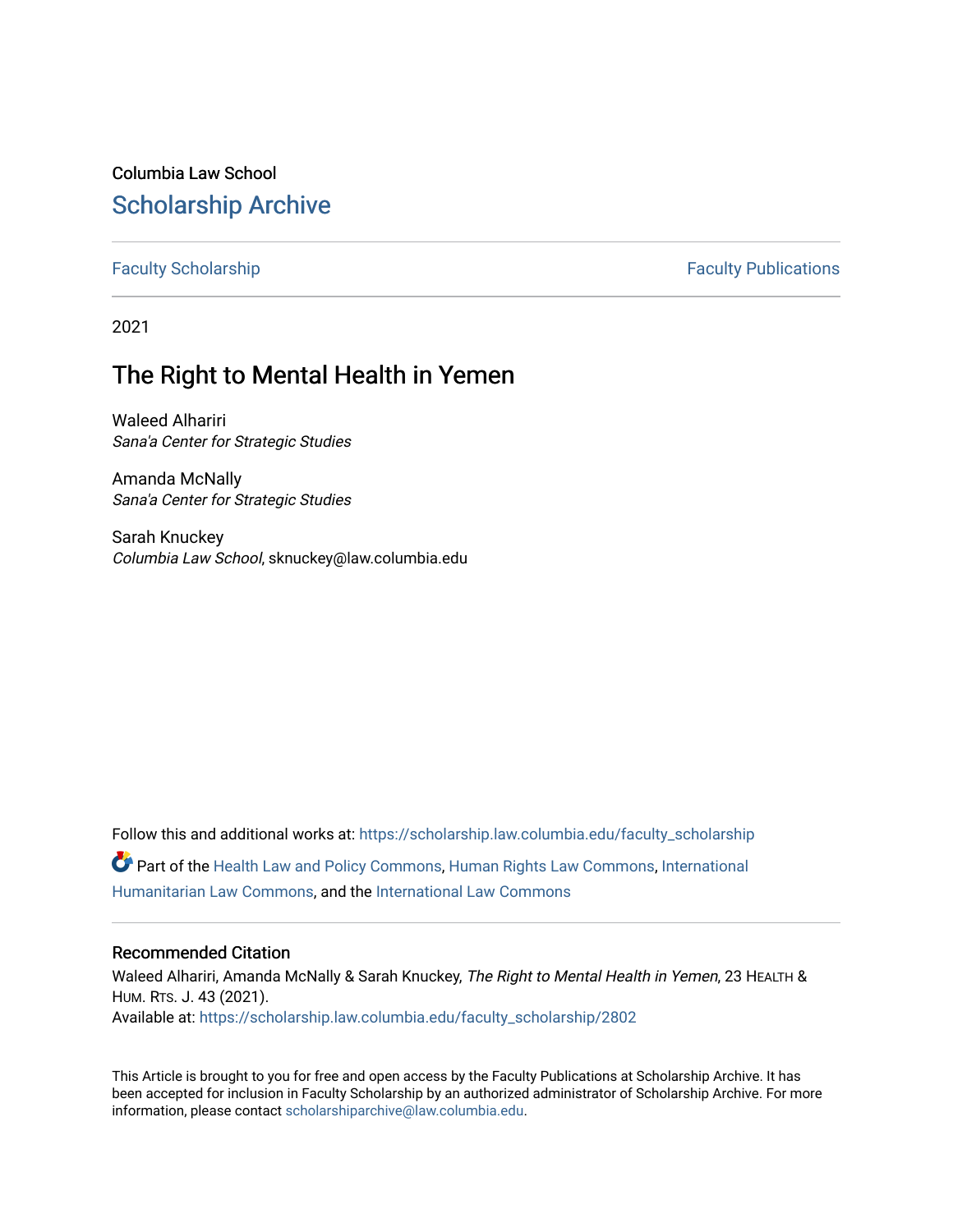

# The Right to Mental Health in Yemen: A Distressed and Ignored Foundation for Peace

## WALEED ALHARIRI, AMANDA MCNALLY, AND SARAH KNUCKEY

#### Abstract

Mental health issues are all too common consequences of conflict and atrocity crimes, often causing upwards of one-quarter of the postconflict, post-atrocity population to suffer from physical and mental sequelae that linger long after weapons have been silenced. After more than six years of ongoing conflict, Yemen's already weak health care system is on the brink of collapse, and population resilience has been severely stressed by indiscriminate attacks, airstrikes, torture, food insecurity, unemployment, cholera, and now the COVID-19 pandemic. This paper examines Yemen's responsibilities regarding the right to mental health and details the few actions the government has taken to date toward fulfilling this right. It also presents the current status of mental health care in Yemen, discussing some of the barriers to accessing the available care, as well as alternative models of mental health support being used by the population. In light of the pandemic presently facing the world, the paper also discusses COVID-19's impact on Yemen, detailing its further degrading effects on the country's health care system and people's mental health. Finally, the paper highlights the importance of addressing mental health in furtherance of the peace process.

Amanda McNally is a Research Fellow at the Sana'a Center for Strategic Studies.

Competing interests: None declared.

WALEED ALHARIRI is Policy and Partnerships Director at the Sana'a Center for Strategic Studies.

Sarah knuckey is a Clinical Professor of Law and Director of the Human Rights Clinic and Institute at Columbia Law School.

Please address correspondence to Waleed Alhariri. Email: alhariri@sanaacenter.org.

Copyright © 2021 Alhariri, McNally, and Knuckey. This is an open access article distributed under the terms of the Creative Commons Attribution Non-Commercial License (http://creativecommons.org/licenses/by-nc/4.0/), which permits unrestricted noncommercial use, distribution, and reproduction.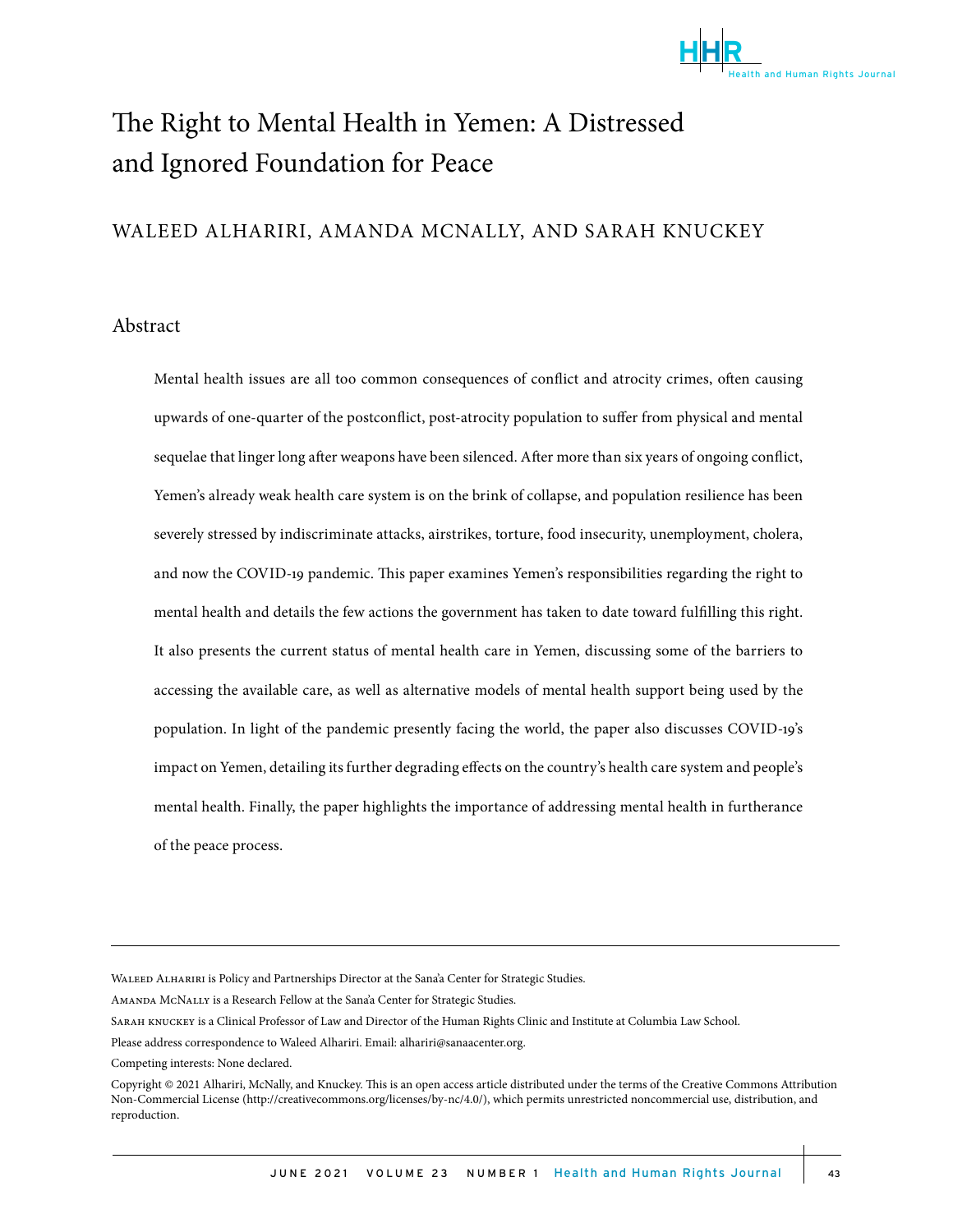### Introduction

Yemen's fragile postrevolution transition was derailed by the Houthi movement's September 2014 takeover of the capital Sana'a and the subsequent military intervention by a Saudi- and Emirati-led coalition in March 2015. The ensuing war and its nearly 50 active frontlines has effectively fragmented the country; 80% of the population of 30.8 million lives in Houthi-controlled northern governorates, while government forces, the secessionist Southern Transitional Council, and militias split fluctuating control of the south.<sup>1</sup> Parties to the conflict have engaged in indiscriminate shelling, disproportionate airstrikes, obstruction of humanitarian relief, laying of landmines, recruitment of child soldiers, torture, arbitrary detention, and attacks on health care facilities.<sup>2</sup> This violence has directly killed or injured over 20,000 civilians, and combined with the resultant humanitarian catastrophe—regularly cited as the world's worst humanitarian crisis of our time—the war has killed an estimated 233,000 Yemenis.<sup>3</sup> Four million Yemenis have been displaced, over 2.5 million have had cholera in the world's worst epidemic on record, at least 85,000 children have died of starvation, and 2.5 million children under the age of five are projected to suffer from acute malnutrition in 2021.4 The COVID-19 pandemic has only further exacerbated this dire situation.

For over six years, Yemenis have been continuously exposed to these stressors and harms, in addition to widespread economic insecurity, fractured social ties, poverty, the absence of basic services, and government neglect.<sup>5</sup> The World Health Organization estimates that, 22% of the world's conflict-affected populations will suffer from a mental disorder, such as depression, anxiety, bipolar disorder, posttraumatic stress disorder, and schizophrenia.<sup>6</sup> In Yemen, where the average 25-year-old has already lived through 14 armed conflicts, an estimated 19.5% of the population suffers from mental disorders, most prevalently anxiety, depression, trauma, and schizophrenia.<sup>7</sup> Children have been particularly affected; studies have found that 55% of children are sad or depressed, 19% of children are always fearful, and 79% of school-aged

children in Sana'a report symptoms of posttraumatic stress disorder.8

The country's already weak health care system has been further deteriorated by the conflict and is unable to meet the demands of this potential mental health crisis. Only 51% of all health facilities are fully functional, health care workers' salaries have gone largely unpaid, and essential medications are in short supply.<sup>9</sup> Mental health care is further burdened by a pervasive stigma that discourages specialized training by medical students and complicates people's willingness to access the few mental health resources that do exist.<sup>10</sup> Many Yemenis turn to traditional healers, local sheikhs, and other community leaders for mental health support.

Before the most recent war, the Yemeni government largely ignored its legal responsibilities to respect, protect, and fulfill the right to mental health. The corruption, poverty, and disinterest that prevailed then have only been exacerbated and compounded by six years of war. Continued failure to realize the right to mental health for Yemenis, however, may have damaging effects for the ongoing peace process and future stability.

## Mental health obligations of the government of Yemen and the international community under international law

The right to mental health has increasingly been recognized as an integral part of the right to health, which is enshrined in human rights instruments such as the International Covenant on Economic, Social and Cultural Rights (art. 12), the Convention on the Rights of the Child (art. 24), and the Convention on the Rights of Persons with Disabilities (art. 25)—all of which have been ratified by Yemen.<sup>11</sup> The International Covenant on Economic, Social and Cultural Rights contains the most explicit validation of the right to mental health in international human rights law by recognizing the "right of everyone to the enjoyment of the highest attainable standard of physical and mental health."<sup>12</sup>

As a party to these treaties, the Yemeni government is obligated to respect, protect, and fulfil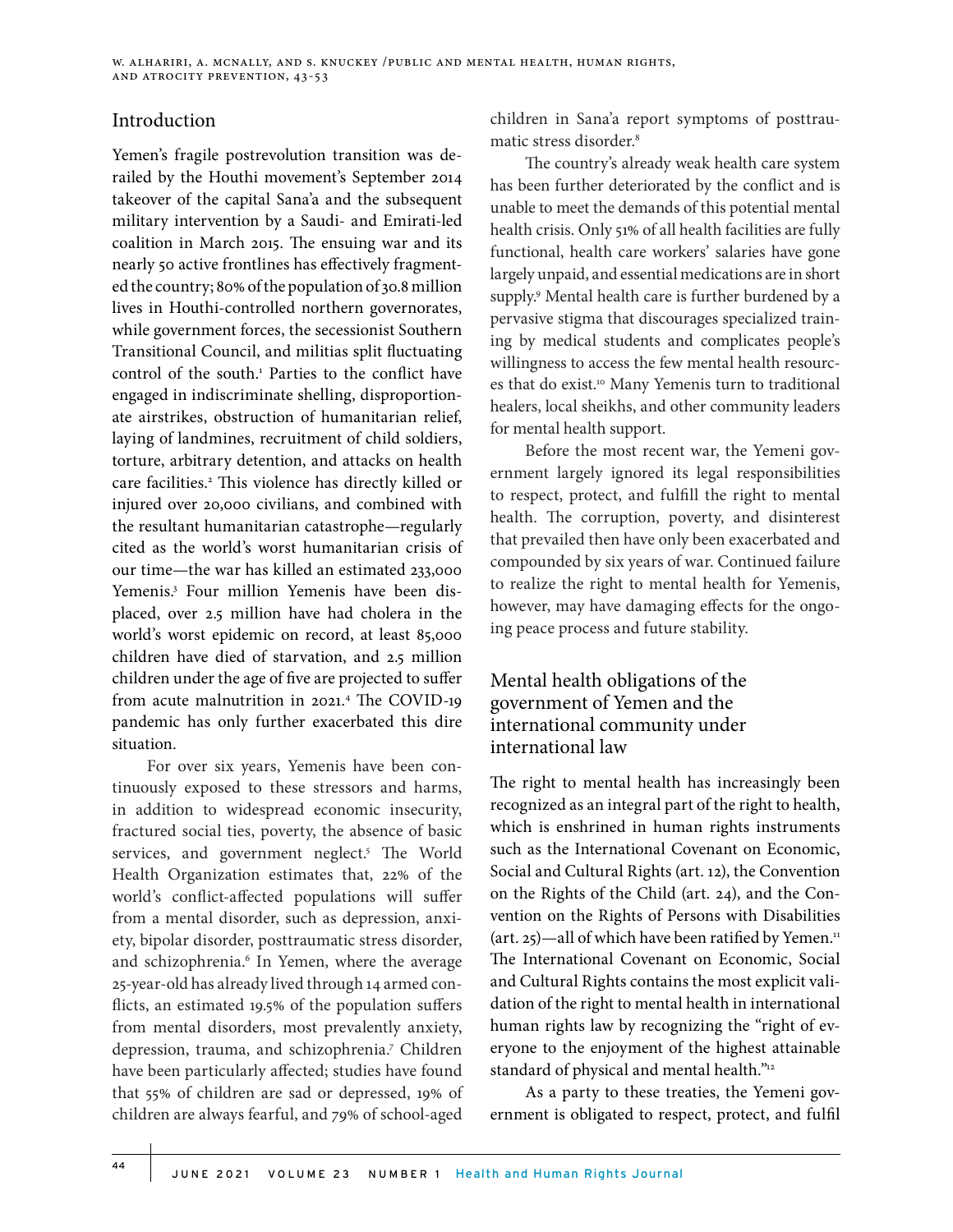the right to mental health, including by refraining from interfering with the right and by ensuring that third parties (such as hospitals and residential treatment centers) do not violate this right. Through ratification, the government of Yemen has also committed to "adopt[ing] appropriate legislative, administrative, budgetary, judicial, promotional and other measures towards the full realization of the right to health."<sup>13</sup> Additionally, the International Covenant on Economic, Social and Cultural Rights outlines that mental health facilities, goods (including essential medicines), and services must be available, accessible, acceptable, of good quality, and provided without discrimination.14

Of course, the fulfillment of economic and social rights, including the right to mental health, can take time and resources to achieve. The covenant, therefore, calls for the progressive realization of these rights.15 Progressive realization, however, does not release Yemen of its obligations to respect, protect, and fulfill the right to mental health equally and without discrimination. Rather, "progressive realization means that States parties have a specific and continuing obligation to move as expeditiously and effectively as possible towards full realization."16 Additionally, Yemen must meet non-negotiable minimum core obligations, including the obligations to ensure the right of access to health facilities, goods, and services on a nondiscriminatory basis; to ensure access to the underlying determinants of mental health (including minimum essential food, basic shelter, housing, and sanitation, and an adequate supply of safe, potable water); to adopt and implement a national mental health strategy; and to monitor the progress made toward realizing the right to mental health.<sup>17</sup>

There is also an obligation of international cooperation for the realization of the right to mental health recognized in articles 55 and 56 of the Charter of the United Nations, in international law principles, and within the International Covenant on Economic, Social and Cultural Rights.18 The Committee on Economic, Social and Cultural Rights has emphasized that it is "incumbent upon those States which are in a position to assist others" in the realization of the rights do so.<sup>19</sup> This is reinforced by

the commitment to global partnership in working toward the Sustainable Development Goals.20 Goal 3 is to "ensure healthy lives and promote well-being for all at all ages," and includes target 3.4, which requests that countries "reduce by one third premature mortality from noncommunicable diseases through prevention and treatment and promote mental health and well-being" by 2030.<sup>21</sup> Therefore, the international community should also take steps to assist in fulfilling the Yemeni people's right to mental health.

## Evolution of mental health care in Yemen

Yemen's record in taking steps toward the progressive realization of the right to mental health in the country is brief. The first psychiatric sanatorium was established in Aden in 1966, when southern Yemen was still a British colony. The sanatorium's rooms resembled jail cells, and the facility received its patients from nearby prisons. Prior to 1966, psychiatric patients were kept in prison among other prisoners without formal mental health services.<sup>22</sup> In the 1970s, a clinic opened in Al Jumhurriyya Hospital in Sana'a, and later, a modern 208-bed psychiatric hospital was built in Aden, funded by the Kuwaiti government.<sup>23</sup>

In an effort to create a national foundation for psychiatric practice, in the 1980s the World Health Organization helped establish psychiatric clinics in three hospitals (in the cities of Sana'a, Taiz, and Hudaydah), trained local doctors, and provided basic equipment, including electric shock therapy machines.24 In the late 1980s and early 1990s, a national mental health program was established by ministerial resolution and administered within the primary care division of the Ministry of Public Health and Population that was established following the unification of the north and south of Yemen. This program sought to improve treatment in mental health hospitals and ensure that patients were cared for by qualified psychiatrists.<sup>25</sup>

In the early 2000s, the International Committee of the Red Cross sponsored two national workshops on mental health, which resulted in the government's drafting of a national mental health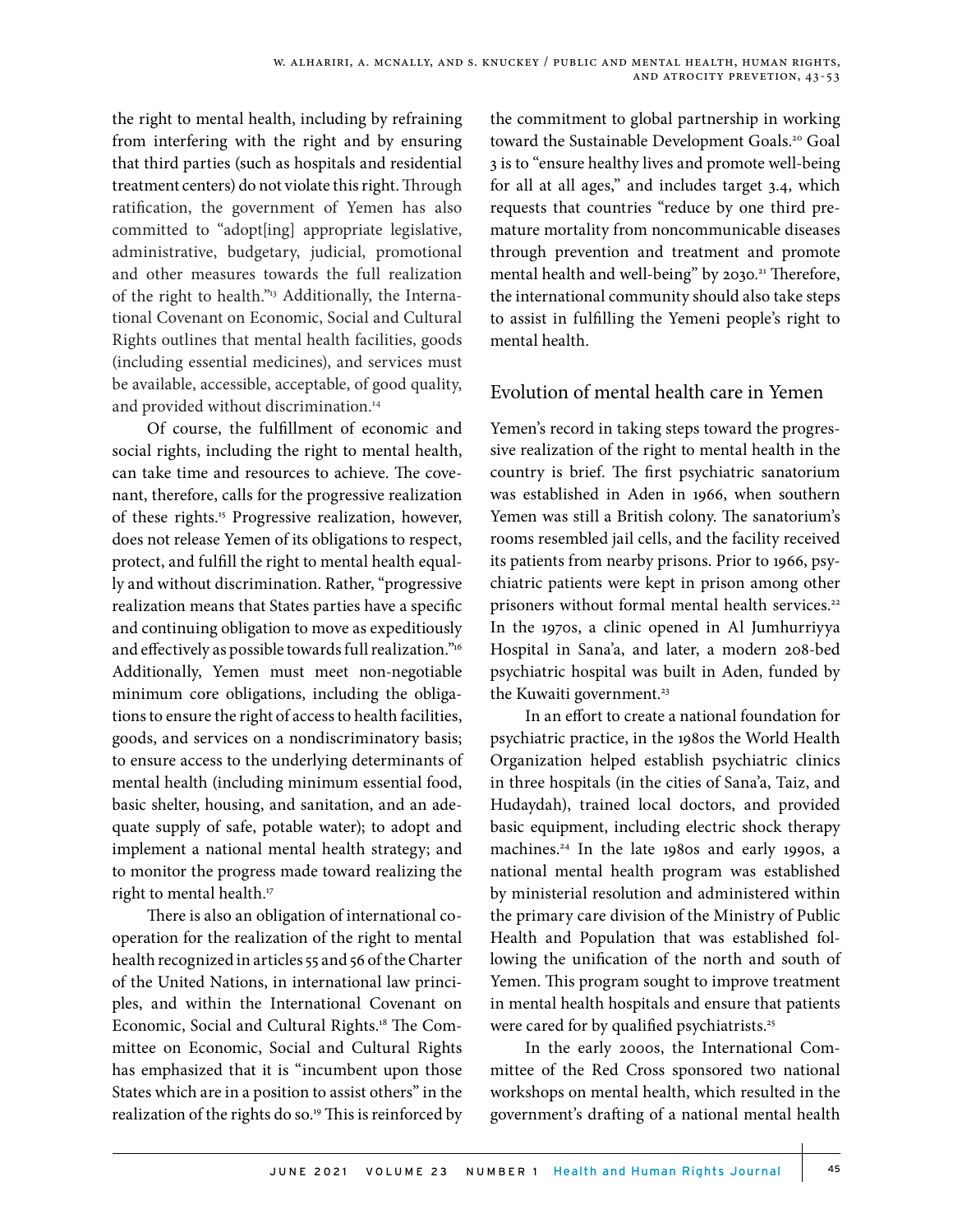strategy in 2004.26 The draft strategy sought to promote mental health awareness among the Yemeni population and improve access to mental health care.<sup>27</sup> Following this draft, legislators proposed before Parliament a Mental Health Act based on the draft strategy.<sup>28</sup> According to the 2011-2015 National Mental Health Strategy, the proposed law addressed definitions and mechanisms to address mental health care.<sup>29</sup> However, the bill failed in part because it was vague in terms of its definitions and concepts.30 But a larger factor was that officials did not see mental health as a political priority.

In 2007, the Ministry of Public Health and Population amended the 2004 proposed mental health legislation.<sup>31</sup> The amended law was more comprehensive; it better defined mental health, included requirements for treatment, widened the range of patients' rights available, and set punishments for negligent treatment.<sup>32</sup> The amended legislation, however, was not referred to Parliament.33 As explained by Muteei Jubayr, an official in charge of drafting laws at the Ministry of Legal Affairs, there has been no further action "because it is neither a political nor a popular issue."34 Jamed Juneid, deputy health minister, has further explained that "unfortunately, psychiatric disorders are not a priority ... [a]nd relevant health services including therapy sessions and medicines are limited."35 Many officials from the Ministry of Public Health and Population and the Parliament's Committee on Health and Population have not even seen the draft legislation, and there has been no follow up from the Ministry of Public Health and Population.

In 2010, the Ministry of Public Health and Population and the Social Development Fund, a nongovernmental organization supporting development opportunities and building capacities at the national level, adopted the National Mental Health Strategy for 2011–2015.<sup>36</sup> The strategy included steps to promote mental health, improve the treatment of disorders, and address stigma and discrimination through community mobilization. The strategy sought to develop destigmatizing media campaigns using well-known public figures, identify nongovernmental organizations that could assist in providing mental health services, and begin dialogues with religious and traditional healers on the reduction of harmful treatment practices.<sup>37</sup> In the period in which it was to be implemented, however, Yemen witnessed a popular uprising, and the subsequent unrest led to the abandonment of the strategy.

The most progressive move toward recognizing mental health as a serious health issue was witnessed during the 2013–2014 National Dialogue Conference (NDC)—a transitional dialogue process facilitated by the United Nations (UN) and sponsored by the 2011 Gulf Cooperation Council Initiative for Yemen—and the 2015 constitution draft that resulted. The NDC outcomes proposed

*working to strengthen personal health and its importance to general health by creating the appropriate infrastructure for mental health services to be provided in hospitals in the major cities, the capitals of the governorates, and throughout the country. The necessary funding should be provided for mental health services, and the cadres working in this field should be trained*. 38

NDC outcomes further called for the prioritization of "mental health programs for children and youth, and a personal health program in schools."39 The draft constitution took into account these recommendations and, in a major breakthrough, dedicated a constitutional article to Yemenis' right to physical, mental, and psychological integrity.40 The draft constitution also emphasized the prevention of potential mental health impacts on children by prohibiting children's employment "in jobs that expose their physical, mental or psychological integrity to danger."41

Before the adoption of the NDC outcomes and the draft constitution, conflict broke out and the Houthi rebels took control over state institutions in a coup against the internationally recognized and regionally backed President Abdo Rabbu Mansour Hadi. The Houthi rebels took advantage of weak and corrupt leadership, as well as a transitional process based on a Gulf Cooperation Council agreement mired with flaws and the misguided interference of local power brokers and the international community.42 The agreement included an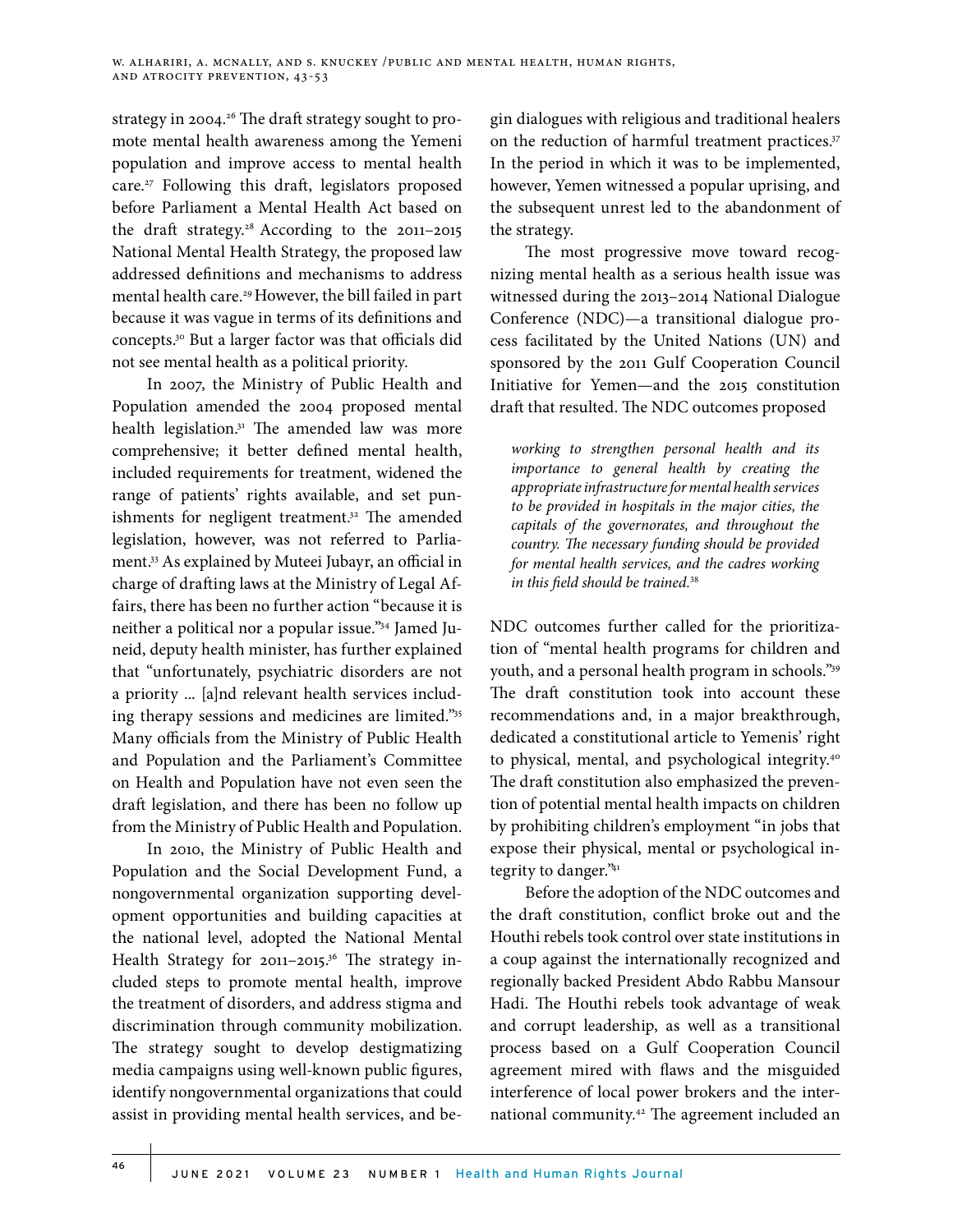unconditional immunity for former President Ali Saleh, his family, and his inner circle, which Saleh later used to maintain a political role as head of the General People's Congress ruling party. The majority of the party's officials and supporters, who were present in all state institutions, remained loyal to Saleh and helped him orchestrate an alliance of convenience with the Houthi rebels to overturn the transitional process in the hope that Saleh and his family would rule again.

Later in the conflict, the Houthi rebels clashed with Saleh, ultimately killing him and consolidating their power. At the time of this writing, the conflict continues unabated, and, as a result, governmental concern for mental health has fallen to the wayside.

By and large, mental health policy in Yemen is still being developed and requires "support in both human and material resources as well as the development of a database of resources, statistics and epidemiological information."43 Notably, current laws in Yemen do not reference mental health.

## Current mental health care services in Yemen

The lack of a mental health care policy at the national level has translated into few and poor-quality mental health services throughout the country. These services have become scarcer and poorer in quality during the conflict and accompanying humanitarian crisis, which have included systematic and widespread atrocity crimes perpetrated against the civilian population.<sup>44</sup> Mental health is not integrated into the primary health care system, and many Yemenis are unable to access mental health treatment when they first make contact with the health care system. A recent assessment, for example, found that only 10% of primary health facilities in Yemen had staff trained in the identification or treatment of mental health disorders.45 Considering that 30.6% of the population lives more than 30 minutes from the nearest functioning primary health facility, it is likely that only a concerningly low number of Yemenis receive mental health treatment from primary care facilities.<sup>46</sup>

Shockingly few specialized resources exist for

the population of 30.8 million. There are only four psychiatric hospitals in Yemen—one located in each of the four most populous governorates of Sana'a, Aden, Hudaydah, and Taiz.<sup>47</sup> Yemen's Ministry of Public Health and Population recently reported that there are also 7 outpatient psychiatric clinics in public hospitals, 5 private psychiatric hospitals, 34 private mental health clinics, and 3 residential psychiatric treatment centers.48 There are also mental health clinics in the central prisons of Sana'a and Taiz. The Family Counseling and Development Foundation has only recently established Yemen's first and only specialized mental health clinic for children.49 These few available hospitals and clinics, moreover, are suffering from a shortage of qualified staff; there are only an estimated 130 trained therapists, and the number of psychiatrists in the entire country does not exceed 59.<sup>50</sup> These numbers indicate there has been little progress in building the cadre of mental health professionals in Yemen, as in 2010, there were an estimated 44 psychiatrists.51 Though the number of psychiatrists is on par with many conflict-affected countries in the region—in 2007, Iraq, Libya, Somalia, Sudan, and Syria also had fewer than 0.5 psychiatrists available per 100,000 persons—Yemeni mental health professionals have indicated that they believe the number to be inadequate for the needs of the Yemeni population.<sup>52</sup>

The quality of care provided by the country's mental health services is at times suspect and deeply impacted by a shortage of staff and a lack of funding. A pervasive practice within the community, the shackling of persons with mental health disorders, even takes place in some mental health facilities.53 In early 2021, a reporter visiting the Taiz mental health hospital found that many of the facility's patients were heavily sedated and shackled to "stop them from escaping."54 Only two nurses were responsible for caring for the hospital's 143 inpatients, some of whom sat in urine-soaked clothing. The hospital receives enough funding to buy only a quarter of the medications needed to manage its patients; this reflects a common problem, as 75% of Yemen's health facilities report never having essential psychotropic medications available.<sup>55</sup>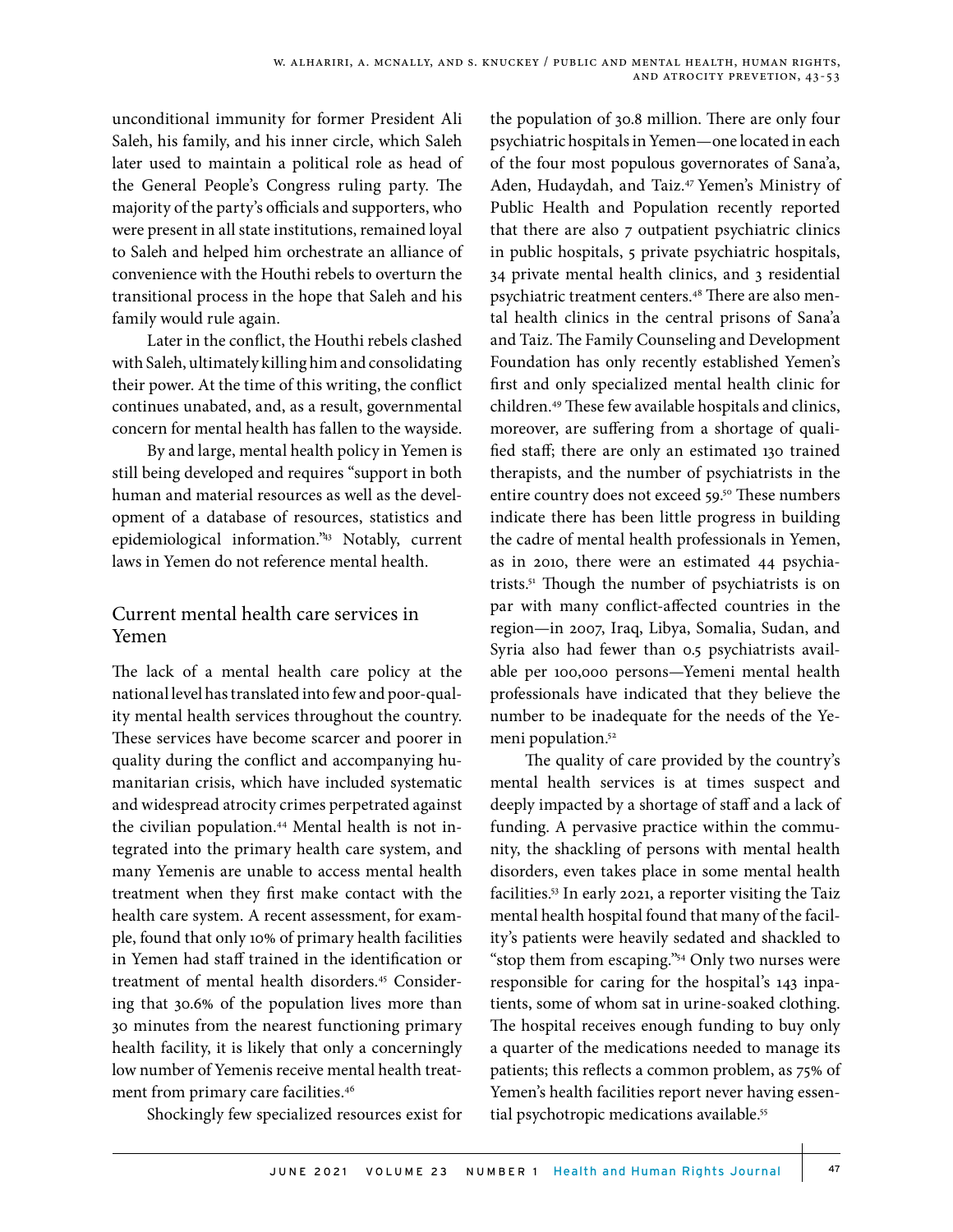Improvements in the quantity and quality of available mental health services in Yemen will be difficult in the immediate future if the current funding crisis continues. The UN—a main donor of the Ministry of Public Health and Population—has raised less than half of the US\$3.85 billion necessary to fully fund the 2021 Humanitarian Response Plan for Yemen.<sup>56</sup> This, combined with the similarly large shortfall in 2020, has led to the shuttering of existing services. In 2020, the United Nations Population Fund had to withdraw funding from the Taiz mental health hospital and closed 80 of the 180 health care facilities it supports, including some providing psychosocial services.<sup>57</sup> The funding crisis has further diverted focus away from mental health care and toward emergency lifesaving treatment. 58 Yemen's Deputy Public Health Minister Ishraq al-Subaie has acknowledged that "efforts have been focused on rebuilding hospitals, treating the war-wounded and addressing reproductive healthcare … Mental health has been completely neglected."59

#### Pandemic-related stressors

Public health emergencies, including health pandemics, are often more severe in conflict zones. Yemen in particular has been dealing with a number of outbreaks, with alarming numbers of individual cases associated with cholera and, more recently, COVID-19. In late 2016, health authorities announced a cholera outbreak, primarily resulting from old unmaintained sewage systems and heavy rains; the outbreak has led to over 2.5 million suspected cholera cases and nearly 4,000 deaths.<sup>60</sup> As it still struggled to contain the cholera epidemic, Yemen recorded its first positive COVID-19 test in April 2020.<sup>61</sup> Reported positive cases subsequently increased exponentially, quickly overwhelming the health care system. As of May 20, 2021, there were 6,587 confirmed cases of COVID-19 and 1,299 deaths in Yemen, with many cases and deaths going unrecorded due to political interference and the lack of testing.<sup>62</sup>

The response to these public health outbreaks

in Yemen has been left largely to international organizations such as the World Health Organization, Médecins Sans Frontières, and UNICEF.<sup>63</sup> With minimal resources and without the authority to enforce restrictions on gathering in public spaces, international organizations are severely hamstrung in their ability to deal with the pandemic. Local authorities have attempted to absolve themselves of responsibility and have neglected and undermined public health efforts by continuing military clashes which have created additional hardships for civilians and increased pressure on health facilities. At the onset of the COVID-19 pandemic, in the north of Yemen, authorities in Houthi-rebel-held areas suppressed information on COVID-19 cases and did not implement public health measures to prevent or contain the spread.<sup>64</sup> Meanwhile, the internationally recognized government in the south enacted restrictions without interventions intended to ease the economic hardship created by the pandemic.<sup>65</sup> Warring parties have continued fighting on a number of frontlines, which goes against the spirit of responsible leadership and the UN Secretary-General's plea for a global ceasefire in conflict areas. In particular, the Secretary-General has called on warring parties to declare a nationwide ceasefire in order to focus efforts on combating the spread of COVID-19.<sup>66</sup>

The UN has additionally urged governments worldwide to take measures to protect the most vulnerable—including health care workers, young people, and those with preexisting mental health conditions—from the mental health impacts brought on by COVID-19.<sup>67</sup> COVID-19 has added new stressors to vulnerable populations worldwide; in Yemen, job loss and decreases in remittances have greatly magnified economic suffering.<sup>68</sup> Fear of becoming ill, worry about the lack of available health services, and increased social isolation have added to the stress of Yemen individuals, families, and communities.<sup>69</sup> With a severely weakened health care system now overburdened with COVID-19 and decreased international funding to Yemen, little has been done to address these added stressors.70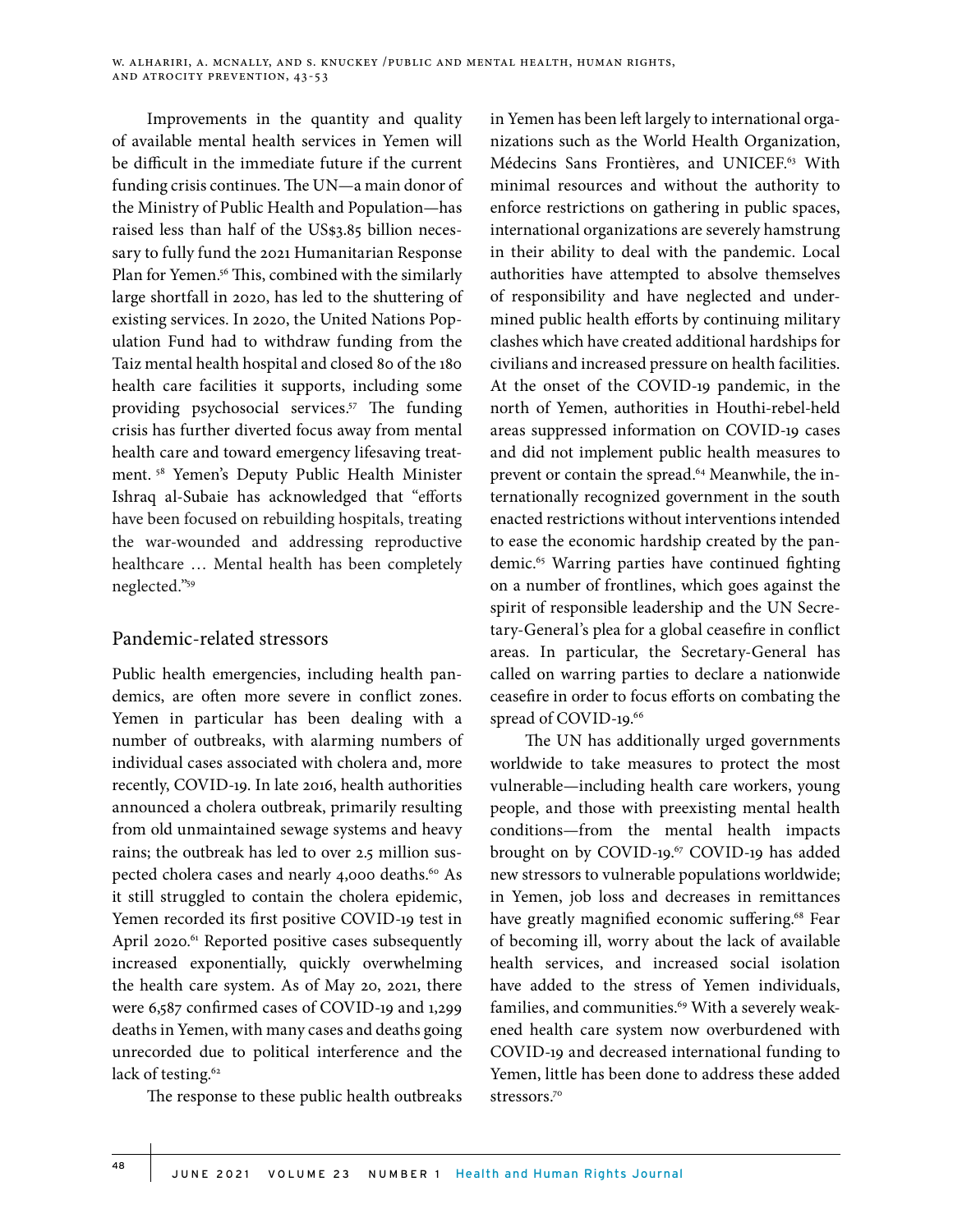## Superstition and stigma further complicate mental health care access

In Yemen, mental health disorders have traditionally been associated with "myth, superstition, witchcraft and *jinn* (spirits)," and the topic of mental health is generally stigmatized and taboo.<sup>71</sup> Many Yemenis might describe those seeking mental health support as "not normal," "not stable," "possessed by some kind of demon or *jinn*," "crazy," or "far from God."72 Persons with mental health concerns are often considered dangerous, with accounts of crimes committed by persons with mental illness circulated on social media.73 This stigma has contributed to a belief that mental health hospitals are only for people who are out of control and that persons with mental health needs should be kept apart from the rest of society.74 Accordingly, many Yemenis turn to community-based or superstitious remedies (such as witchcraft) before seeking medical treatment.

## Coping in the state's absence

Turning to traditional healers, sheikhs, and other community and religious leaders for support for mental health conditions is one way by which Yemenis have sought to cope with the lack of services and information provided by the state.<sup>75</sup> Formal psychiatric treatment is often sought only for severe cases of schizophrenia or psychosis.76 Instead, *wallies*, or traditional healers, are often the primary caretakers for people suffering from mental health conditions; these healers combine religion, hypnotism, suggestion, and native herbal medicine in the treatments they offer.77

Social solidarity, or a sense of community interconnectedness, is an extremely important coping mechanism in Yemen. With deteriorating state institutions, private individuals help one another; namely, families, friends, and neighbors provide financial support, shelter, fuel, food, water, and companionship.78 However, social networks are being eroded by the conflict.<sup>79</sup> Due to widespread displacement, many communities and families are now physically separated from one another. Many social gatherings have thus disappeared altogether,

with others made extremely difficult by the circumstances. In pre-conflict Yemen, men and women commonly gathered separately to socialize or chew khat—a stimulant plant chewed in groups—in the evening. Now, checkpoints, fighting, and darkness from lack of electricity lead people to stay in their own homes at night.<sup>80</sup>

## Yemen, the international community, and mental health

The government of Yemen cites the ongoing conflict as a major impediment to advancing human rights, including the right to mental health.<sup>81</sup> Despite the challenges of the conflict, the responsibility to address issues related to the well-being of people in Yemen remains with the government, a fact emphasized by domestic and international civil society organizations and by UN member states at the Universal Periodic Review of Yemen in January 2019.

Ahead of the Universal Periodic Review, a group of representatives from the Sana'a Center for Strategic Studies, the Columbia Law School Human Rights Clinic, and the Brown School at Washington University held advocacy meetings with Human Rights Council member states, urging them to call on the government of Yemen to take measures to strengthen the right to mental health. Various UN member states—including Cyprus, Iceland, Malta, France, Switzerland, Brazil, and Slovenia—raised the issue of the right to mental health in their statements to the government of Yemen.<sup>82</sup> Many other member states were interested in the group's suggested recommendations for the government of Yemen, including the recommendations to ensure that mental health is an important factor in all its national planning; promote access to appropriate psychosocial support for persons living in Yemen; take steps to support more training for counselors, psychologists, teachers, and community leaders; immediately make all efforts to reduce the burden of the conflict on Yemenis, including by paying public sector salaries; reopen the Sana'a International Airport; lift unnecessary import restrictions; and reduce impediments to people's movement.<sup>83</sup> The group also called on the Yemeni government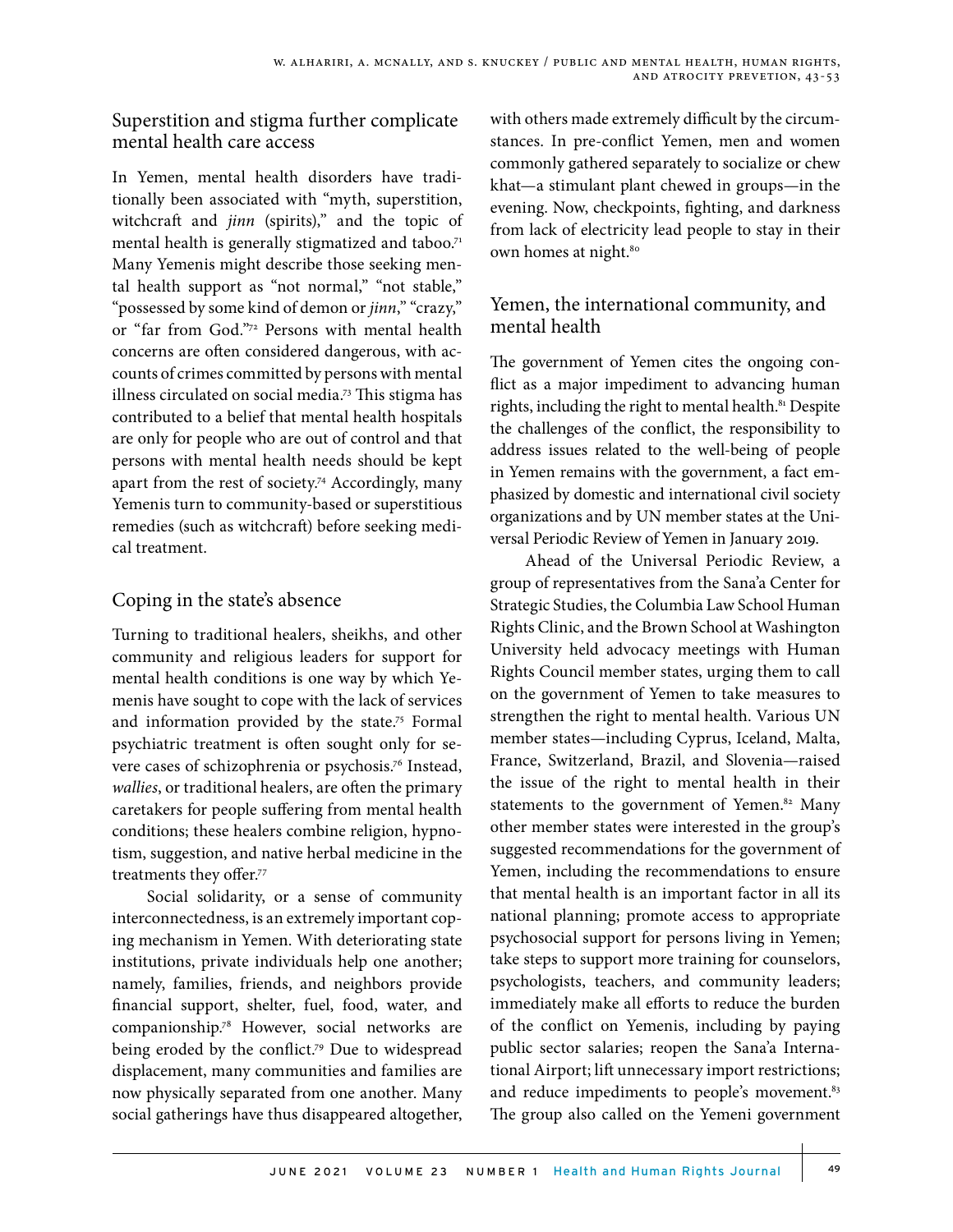and all parties to the conflict (including the Houthi rebels and the Saudi-led coalition), along with the UN Special Envoy to Yemen and the international community, to ensure that mental health is taken into account during peace talks.<sup>84</sup> Three years later, these recommendations to the government of Yemen and various international actors remain regrettably relevant, as the crisis has only deepened and progress toward the realization of the rights to mental health has stagnated.

## Emerging from war and atrocity: Addressing mental health in peacebuilding

Mental health is often overlooked during and immediately after conflict and mass atrocity; this neglect may have reverberating effects on future peace and stability. First, poor mental health can have direct effects on ceasefire and peace negotiations. For parties to the conflict and others who participate in peace processes, heightened threat perception, distrust, deteriorated intra-communal relationships, and other manifestations of poor mental health may impact the interest in, effectively engage in conflict resolution and peacebuilding.<sup>85</sup> Left unaddressed, prolonged exposure to violence and trauma may increase individuals' threat perception, leading to attempts to protect oneself with defensive violence and negative coping strategies such as an unwillingness to compromise.<sup>86</sup> Additionally, exposure to trauma may lead to a lack of confidence in reconciliation measures by intensifying feelings of anxiety, fear, and anger.<sup>87</sup> These constant feelings of anxiety and fear may transform into a general distrust—toward society at large, authorities, and even neighbors—which may undermine reconciliation efforts.88 Conflict-induced poor mental health may also affect cognitive skills such as perspective taking and problem solving.<sup>89</sup> Depression and rumination can create a spiral of negative thinking that interferes with the ability to have perspective and find creative solutions.<sup>90</sup> Due to these manifestations, conflict- and atrocity-induced poor mental health has been associated with greater support for violence as a way to respond to conflict, and a

lower likelihood of envisioning nonviolent solutions, leading to reduced support for peace and reconciliation.91 Mental health and psychosocial interventions—including individual psychiatric services, the facilitation of community-based social support, and psycho-education—however, can temper these effects and even contribute to more constructive peacebuilding.<sup>92</sup>

As part of a successful agreement to end armed conflict, Yemen will likely design and implement programs created to build peace while seeking justice for the human rights abuses that have occurred.<sup>93</sup> Truth-seeking mechanisms, criminal prosecutions, and reparations programs are three ways of advancing reconciliation and justice.94 Considering the extent of mental health harms caused by conflict, it is important for these processes to find ways to meaningfully acknowledge and address these harms, improve the general well-being of the population, and prevent the effects of these harms from impeding participation in reconciliation.

## Acknowledgments

This paper results from a long-term research and advocacy collaboration between the Sana'a Center for Strategic Studies and the Columbia Law School Human Rights Clinic. This paper summarizes and builds on a series of research projects and publications by the two centers. A special thanks to Farea Al-Muslimi for sharing his expertise on recent contextual developments and to Susan Sevareid for her initial editorial review and feedback.

## References

1. United Nations Office for the Coordination of Humanitarian Affairs, *Humanitarian needs overview* (Geneva: OCHA, 2021), pp. 14–19.

2. Mwatana for Human Rights, *Civilians in Yemen remain stuck between the warring parties and waiting for justice* (March 2021). Available at https://mwatana.org/en/ civilians-in-yemen-remain-stuck/.

3. "UN humanitarian office puts Yemen war dead at 233,000, mostly from 'indirect causes'," *UN News* (December 1, 2020). Available at https://news.un.org/en/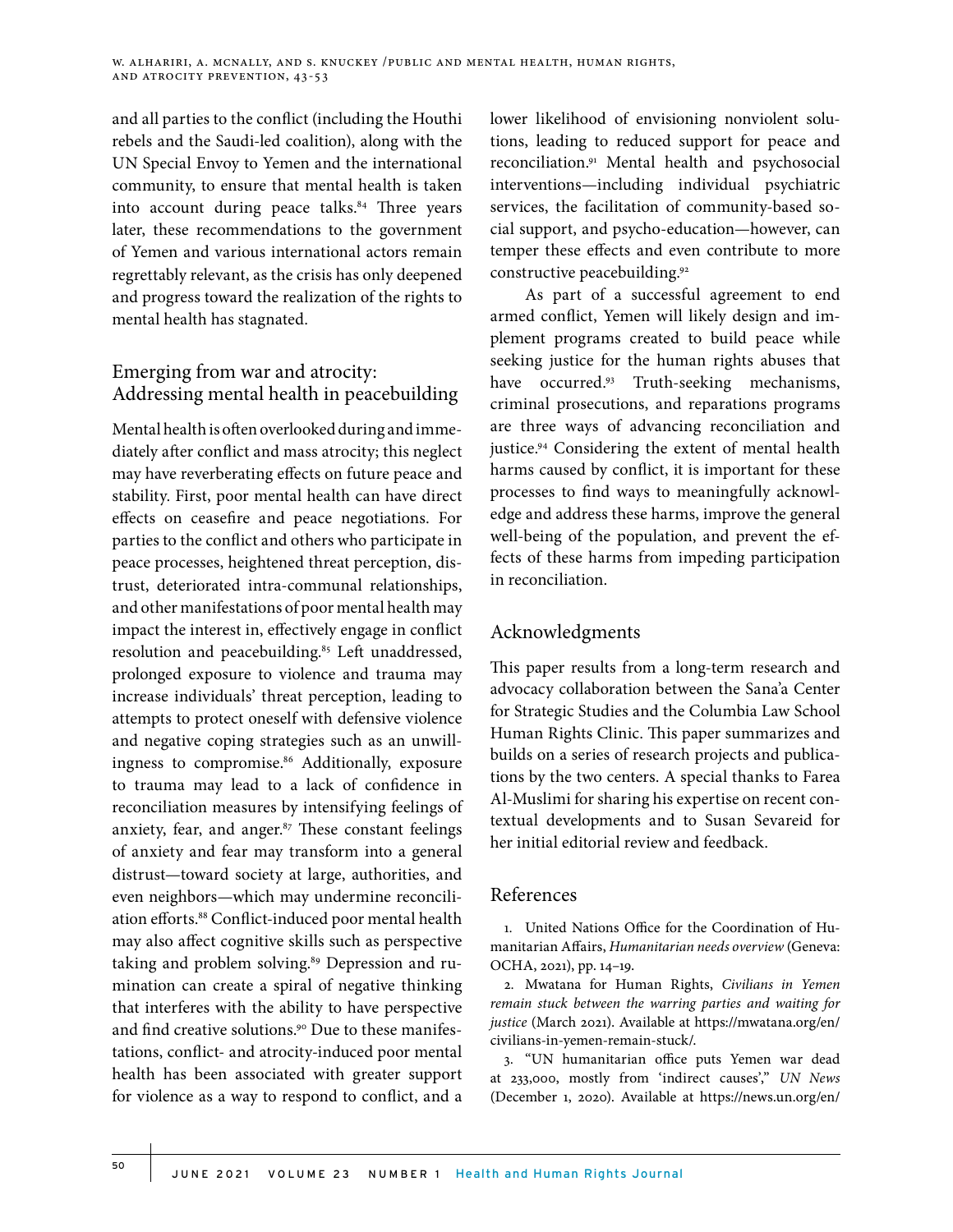story/2020/12/1078972.

4. United Nations Office for the Coordination of Humanitarian Affairs (see note 1); World Health Organization, *Cholera situation in Yemen* (December 2020). Available at https://reliefweb.int/sites/reliefweb.int/files/ resources/Cholera%20situation%20in%20Yemen%2C%20 December%202020.pdf; "Yemen crisis: 85,000 children 'dead from malnutrition'," *BBC News* (November 21, 2018). Available at https://www.bbc.com/news/world-middleeast-46261983.

5. T. Adhanom, A. Lake, and D. Beasley, *Joint statement: UN leaders appeal for immediate lifting of humanitarian blockade in Yemen—millions of lives at imminent risk* (November 2017). Available at https://www.unicef.org/ media/media\_101496.html; "UN humanitarian office puts Yemen war dead at 233,000" (see note 3); A. Guterres, *Remarks to the pledging conference* (February 26, 2019). Available at https://www.un.org/sg/en/content/sg/speeches/2019-02-26/remarks-pledging-conference-for-yemen; M. LaForgia and W. Bogdanich, "5 takeaways on U.S. involvement in the world's worst humanitarian crisis," *New York Times* (May 16, 2020). Available at https://www. nytimes.com/2020/05/16/us/arms-deals-yemen.html.

6. F. Charlson, M. van Ommeren, A Flaxman, et al., "New WHO prevalence estimates of mental disorders in conflict settings: A systematic review and meta-analysis," *Lancet* 394/10194 (2019), pp. 240–248.

7. Family Counseling and Development Foundation, *Estimated prevalence of mental disorders among war-affected population in Yemen* (2018), pp. 28–31.

8. Save the Children, *Five years of fear and loss: The devastating impact of war on the mental health of Yemen's children* (London: Save the Children, 2020); F. al-Ammar, *Post-traumatic stress disorder among Yemeni children as a consequence of the ongoing war* (Bonn: CARPO, 2018).

9. United Nations Office for the Coordination of Humanitarian Affairs (see note 1); K. Garber, C. Fox, M. Abdalla, et al., "Estimating access to health care in Yemen, a complex humanitarian emergency setting: A descriptive applied geospatial analysis," *Lancet* 8/11 (2020), p. e1440.

10. M. Saleh and A. Makki, "Mental health in Yemen: Obstacles and challenges," *International Psychiatry* 5/4 (2008), p. 91; International Medical Corps, *Mental health and psychosocial support assessment* (Los Angeles: International Medical Corps, 2019).

11. Human Rights Council, Report of the United Nations High Commissioner for Human Rights, Mental Health and Human Rights, UN Doc. A/HRC/34/32 (2017).

12. International Covenant on Economic, Social and Cultural Rights, G.A. Res. 2200A (XXI) (1966), art. 12.

13. Committee on Economic, Social and Cultural Rights, General Comment No. 14, The Right to the Highest Attainable Standard of Health, UN Doc. E/C.12/2000/4 (2000), para. 33.

14. Ibid., para. 12.

15. International Covenant on Economic, Social and Cultural Rights, G.A. Res. 2200A (XXI) (1966), art. 2.

16. Committee on Economic, Social and Cultural Rights (2000, see note 13), para. 31.

17. Ibid., para. 43.

18. Committee on Economic, Social and Cultural Rights, General Comment. No. 3, The Nature of States Parties' Obligation, UN Doc. E/C.12/1991/23 (1990), para. 14.

19. Ibid.

20. Human Rights Council, Right of Everyone to the Enjoyment of the Highest Attainable Standard of Physical and Mental Health: Report of the Special Rapporteur on the Right of Everyone to the Enjoyment of the Highest Attainable Standard of Physical and Mental Health, UN Doc. A/ HRC/41/34 (2019), para. 29.

21. World Health Organization, *Mental health included in the UN Sustainable Development Goals*. Available at https://www.who.int/mental\_health/SDGs/en/.

22. World Health Organization, *Mental health in the eastern Mediterranean region: Reaching the unreached* (2006), p. 303. Available at https://applications.emro.who. int/dsaf/dsa702.pdf.

23. Ibid.

24. Sana'a Center for Strategic Studies, Columbia Law School Human Rights Clinic, and Columbia University Mailman School of Public Health, *The impact of war on mental health in Yemen: A neglected crisi*s (2017), p. 6. Available at https://sanaacenter.org/publications/analysis/5119.

25. Saleh and Makki (see note 10), pp. 90–92.

26. Sana'a Center for Strategic Studies et al. (see note 24), p. 7.

27. Ibid.

28. Yemen Ministry of Public Health and Population, *National Mental Health Strategy: 2011–2015* (2010), p. 5. Available at https://sfd.sfd-yemen.org/uploads/issues/ health%20english-20121015-132757.pdf.

29. Ibid., p. 54.

30. Ibid., p. 57.

31. Ibid.

32. Yemen Ministry of Public Health and Population (2010, see note 28), pg. 57.

33. "Mentally ill Yemenis face social confinement," *Arab Reporters for Investigative Journalism* (July 6, 2015). Available at https://en.arij.net/investigation/mentally-ill-yemenis-face-social-confinement/.

34. Ibid.

35. Ibid.

36. .Yemen Ministry of Public Health and Population (2010, see note 28).

37. Ibid.

38. *National dialogue conference outcomes* (2014), pp. 35–36. Available at https://www.peaceagreements.org/ viewmasterdocument/1400.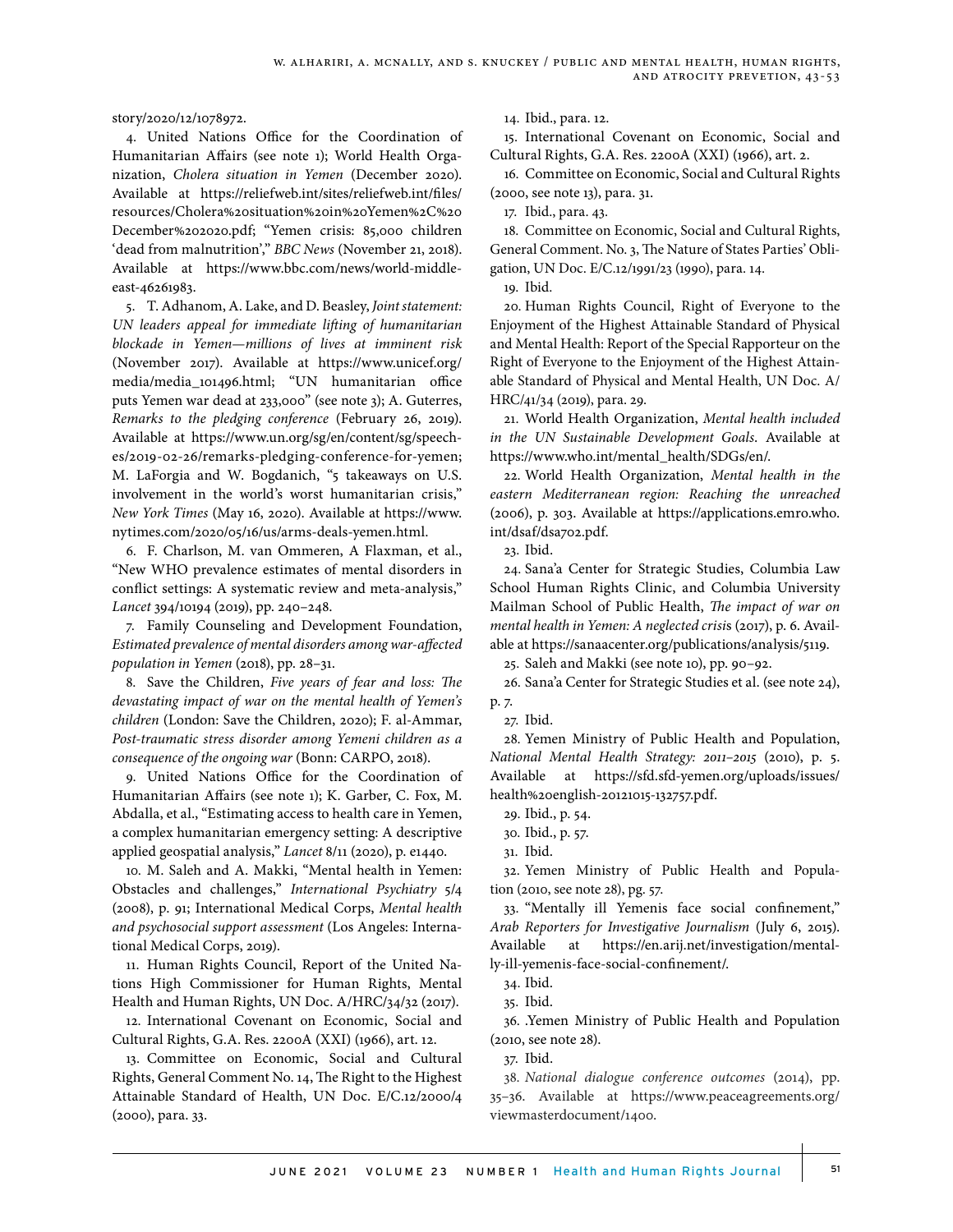#### 39. Ibid.

40. *Yemen's draft constitution of 2015*, art. 77. Available https://www.constituteproject.org/constitution/Yemen\_2015D.pdf?lang=en.

41. Ibid., art. 125.

42. M. al-Madhaji, "How Yemen's post-2011 transitional phase ended in war," Sana'a Center for Strategic Studies (November 2017). Available at https://sanaacenter.org/ publications/main-publications/39.

43. Gater et al. (see note 32).

44. Group of Eminent International and Regional Experts on Yemen, Situation of Human Rights in Yemen, including Violations and Abuses since September 2014, UN Doc. A/HRC/45/CRP.7 (2019).

45. International Medical Corps (see note 10), p. 15.

46. Garber et al. (see note 9).

47. International Medical Corps (see note 10), p. 11.

48. Ministry of Public Health and Population, *The Ministry of Public Health and Population's plan to respond to mental health needs in the Republic of Yemen, 2021–2020* (2020), p. 6. Available at https://moh.gov.ye/archive/sections/1/guids/2020080908202810The%20Ministry%20 of%20Public%20Health%20and%20Populations%20 plan%20to%20respond%20to%20mental%20health%20 needs%20in%20the%20Republic%20of%20Yemen.pdf.

49. Family Counseling and Development Foundation, *Family counseling magazine, fifth edition.* Available at http:// fcdf-ye.org/Uploads/637152793238308482.pdf.

50. Ministry of Public Health and Population (2020, see note 49); Family Counseling and Development Foundation (see note 50), p. 14.

51. Yemen Ministry of Public Health and Population (2010, see note 28), p. 53.

52. A. Okasha, E. Karam, and T. Okasha, "Mental health services in the Arab world," *World Psychiatry* 11/1 (2012), pp. 52–54; Family Counseling and Development Foundation (see note 50), p. 14.

53. Human Rights Watch, *Living in chains: Shackling of people with psychosocial disabilities worldwide* (New York: Human Rights Watch, 2020), p. 49.

54. I. Yeung, "Hidden scars: Mentally ill patients lost in Yemen's war," *Guardian* (May 11, 2021). Available at https:// www.theguardian.com/global-development/2021/may/11/ hidden-scars-mentally-ill-patients-lost-in-yemens-war.

55. Ibid.; International Medical Corps (see note 10), p. 15.

56. B. McKernan and P. Wintour, "Yemen condemns international donor funding shortfall as UK cuts aid," *Guardian* (March 2021). Available at https://www. theguardian.com/world/2021/mar/01/uk-under-pressureover-plan-slash-aid-yemen-civil-war-famine.

57. Yeung (see note 55).

58. International Medical Corps (see note 10), p. 11.

59. Yeung (see note 55).

60. World Health Organization (2020, see note 4).

61. M. Ghobari, "War-ravaged Yemen confirms first coronavirus case, braces for more," *Reuters* (April 10, 2020). Available at https://www.reuters.com/article/us-health-coronavirus-yemen-case/ war-ravaged-yemen-confirms-first-coronavirus-casebraces-for-more-idUSKCN21S0EI\.

62. World Health Organization, *WHO health emergency dashboard* (May 2021). Available at https://covid19.who.int/ region/emro/country/ye; O. Al-Rawhani, "Houthi Coronavirus coverup unleashes death, suffering as Yemen marks Eid," Sana'a Center for Strategic Studies (May 2020). Available at https://sanaacenter.org/publications/analysis/9994.

63. M. Zawiah, F. Al-Ashwal, R. Saeed, et al., "Assessment of healthcare system capabilities and preparedness in Yemen to confront the novel Coronavirus 2019 outbreak: Perspectives of healthcare workers," *Frontiers in Public Health* 8 (2020), p. 2.

64. Al-Rawhani (see note 63).

65. Sana'a Center for Strategic Studies, *A grave road ahead–the Yemen review* (June 2, 2020). Available at https:// sanaacenter.org/publications/the-yemen-review/10047.

66. "UN Chief Calls for ceasefire as Yemen braces for possible COVID-19 outbreak," *UN News* (March 25, 2020). Available at https://news.un.org/en/story/2020/03/1060302.

67. "UN leads call to protect most vulnerable from mental health crisis during and after COVID-19," *UN News* (May 14, 2020). Available at https://news.un.org/en/ story/2020/05/1063882.

68. Sana'a Center Economic Unit, "Yemen's accelerating economic woes during the COVID-19 pandemic," Sana'a Center for Strategic Studies (October 2020), p. 11. Available at https://sanaacenter.org/files/Rethinking\_Yemens\_Economy\_No7\_En.pdf.

69. "The intersection of COVID-19 and mental health," editorial, *Lancet Infectious Diseases* 20/11 (2020); S. Al-Awlaqi, "Yemen and COVID-19: What needs to be done," Sana'a Center for Strategic Studies (March 25, 2020). Available at https://sanaacenter.org/publications/analysis/9435.

70. International Rescue Committee, *As Yemen teeters on the brink of famine, IRC urges G20 to fulfil humanitarian commitments at Saudi Arabia Summit* (November 20, 2020). Available at https://www.rescue.org/press-release/ yemen-teeters-brink-famine-irc-urges-g20-leaders-fulfil-humanitarian-commitments-saudi.

71. Saleh and Makki (see note 10), pp. 90–92.

72. Phone interview with expert, conducted by Columbia Law School Human Rights Clinic (May 1, 2019).

73. Ibid.

74. Phone interview with expert, conducted by Columbia Law School Human Rights Clinic (April 10, 2019).

75. A. Alzubaidi and A. Ghanem, "Perspectives on psychology in Yemen," *International Journal of Psychology* 32/5 (1997), p. 363.

76. Sana'a Center for Strategic Studies et al. (see note